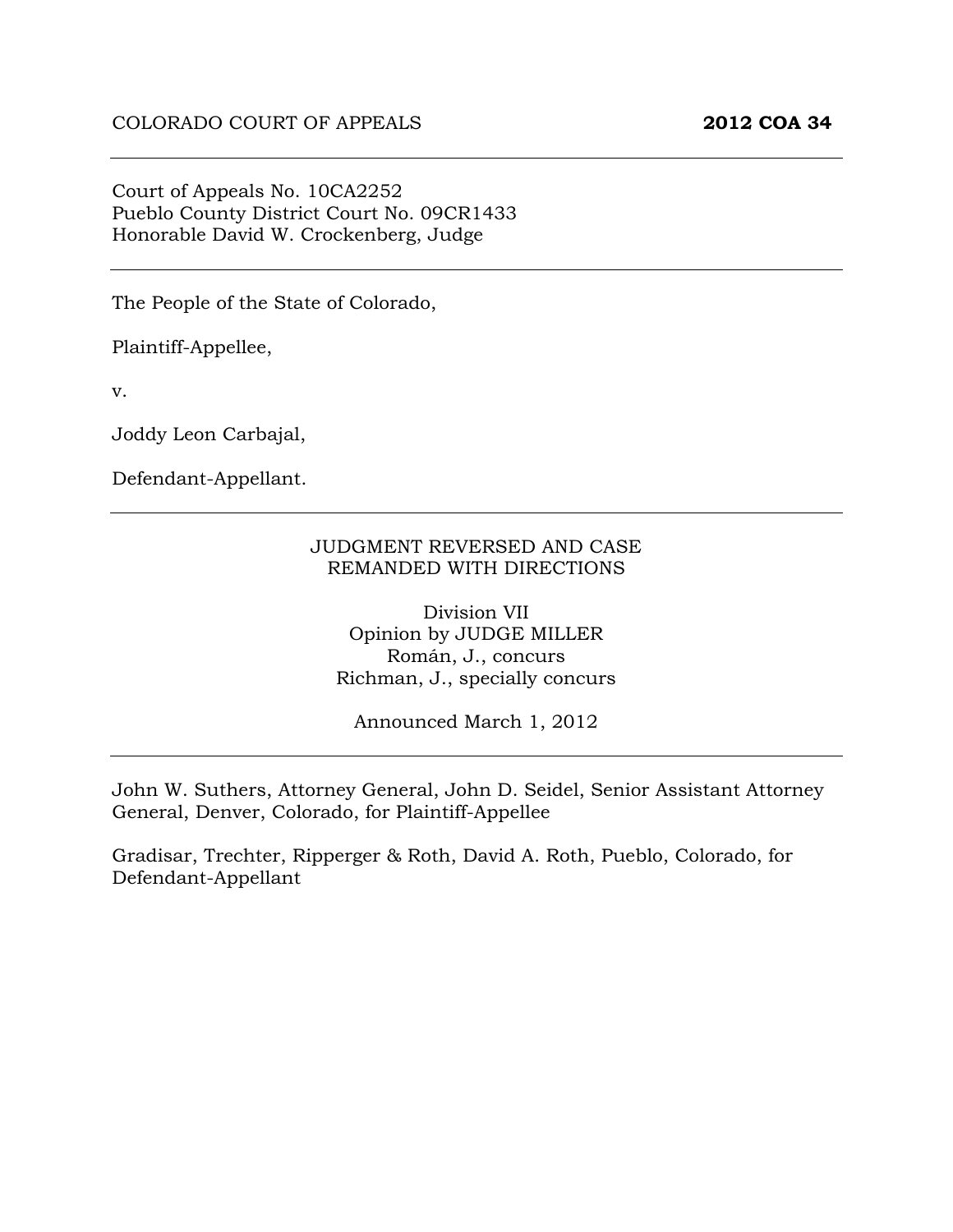$\mathbb{I}$  In 1876, the new State of Colorado adopted a constitution that included a provision in its bill of rights establishing a right to keep and bear arms in defense of one's home, person, and property:

> *The right of no person to keep and bear arms in defense of his home, person and property*, or in aid of the civil power when thereto legally summoned, *shall be called into question*; but nothing herein contained shall be construed to justify the practice of carrying concealed weapons.

Colo. Const. art. II, § 13 (section 13) (emphasis added). This provision has never been amended.

¶2 During the twentieth century, the Colorado General Assembly enacted a statute making possession of a weapon by a previous offender (POWPO) unlawful. § 18-12-108(1), (2)(a), C.R.S. 2011. Although the POWPO statute does not refer to section 13, in *People v. Ford*, 193 Colo. 459, 462, 568 P.2d 26, 28 (1977), the supreme court held that a defendant may raise an affirmative defense to a POWPO charge under section 13 by presenting competent evidence that his or her purpose in possessing weapons was defense of home, person, and property.

¶3 Beginning in 1983, the stock jury instructions utilized by trial courts in Colorado have included an instruction following *Ford*: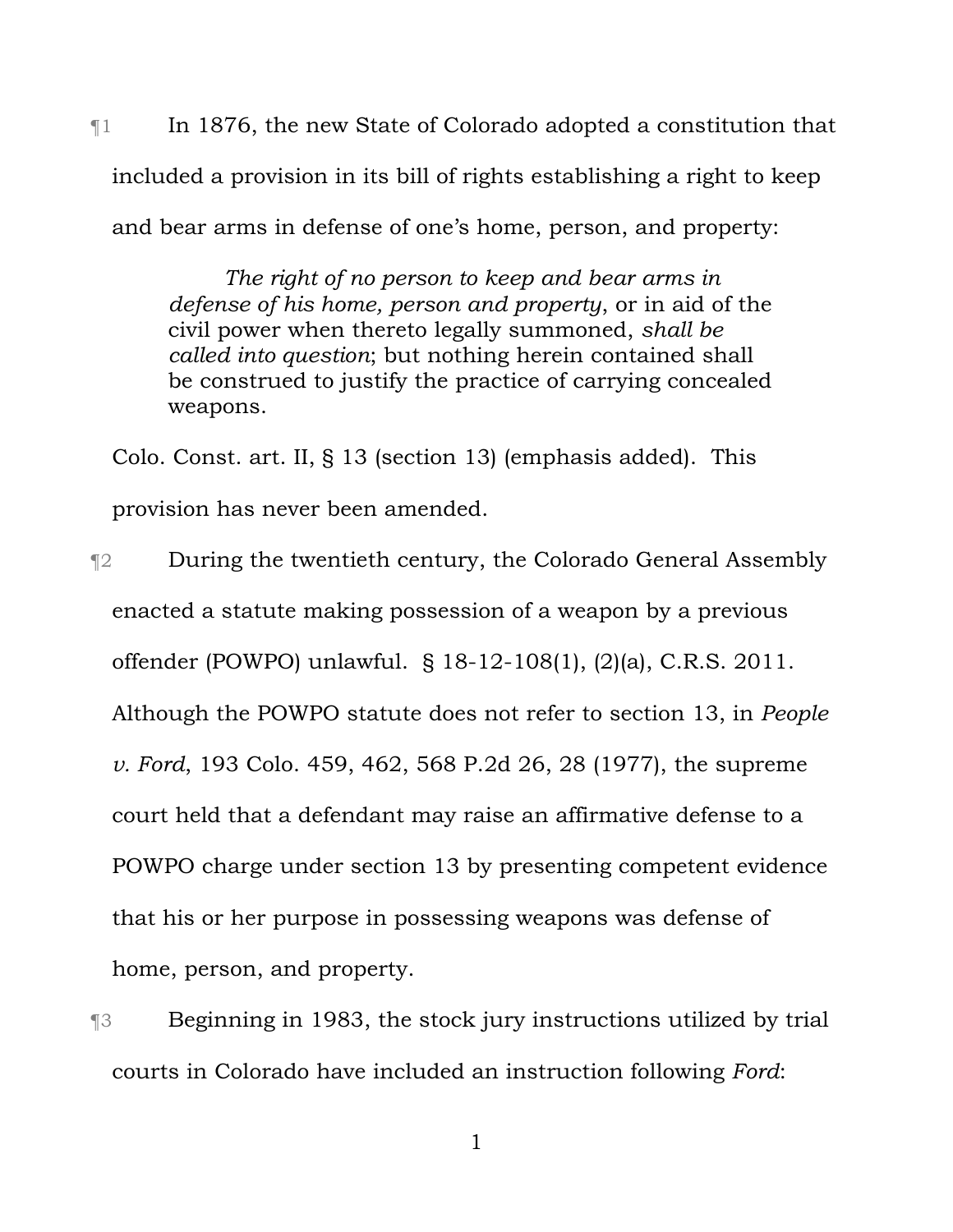It is an affirmative defense to the crime of [POWPO] that the defendant possessed the weapon for the purpose of defending his *[home] [property] [person]*.

*See* COLJI-Crim. H:51 (2008). In recent years, however, some prosecutors have asked trial courts to alter the stock instruction by adding a requirement that the defendant's purpose in possessing the weapons arises from a reasonable belief in a threat of imminent harm. Other divisions of this court have rejected such efforts in unpublished decisions based on the supreme court's holding in *Ford*. *See People v. Silveira*, (Colo. App. No. 10CA0017, June 2, 2011) (not published pursuant to C.A.R. 35(f)); *People v. Smith*, (Colo. App. No. 09CA1694, Dec. 9, 2010) (not published pursuant to C.A.R. 35(f)). While these unpublished opinions do not establish binding precedent, we agree with their reasoning. We publish this opinion because, as demonstrated by the fact that the same issue has arisen in at least three different judicial districts, the issue is one of continuing public interest. C.A.R. 35(f)(2).

¶4 In this case, defendant, Joddy Leon Carbajal, appeals the judgment of conviction entered on jury verdicts finding him guilty of two POWPO counts. He argues that the trial court committed reversible error when it rejected his tender of the stock jury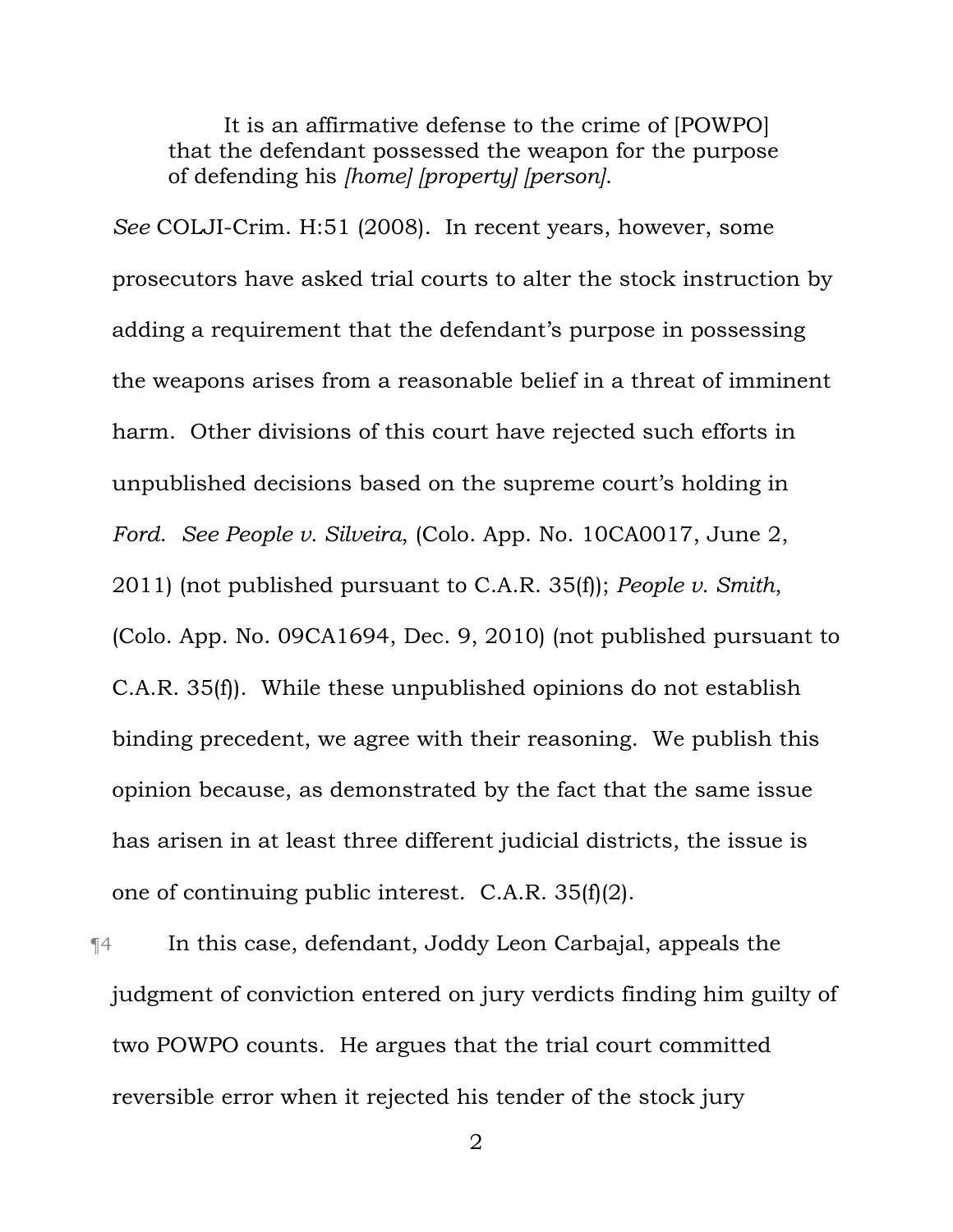instruction regarding his affirmative defense to the POWPO charges and instead utilized a version provided by the prosecution, which added language concerning a reasonable belief of a threat of imminent harm. We agree, reverse the judgment of conviction, and remand for a new trial.

### I. Background

¶5 Police officers obtained a search warrant for defendant's residence based on a tip in an unrelated case. During their search, the officers discovered three handguns in the main bedroom and bathroom area of the house.

¶6 Defendant was charged with three POWPO counts. At trial, defendant presented evidence that he possessed the weapons in order to defend his home, person, and property. He asked the trial court to provide the jury with the stock POWPO affirmative defense instruction. The trial court, however, determined that it would give the affirmative defense instruction proposed by the prosecution, which altered the stock instruction by adding the emphasized language, as follows:

> It is an affirmative defense to the charge of [POWPO] that the defendant possessed a firearm for the purpose of defending himself, home, or property *from what he*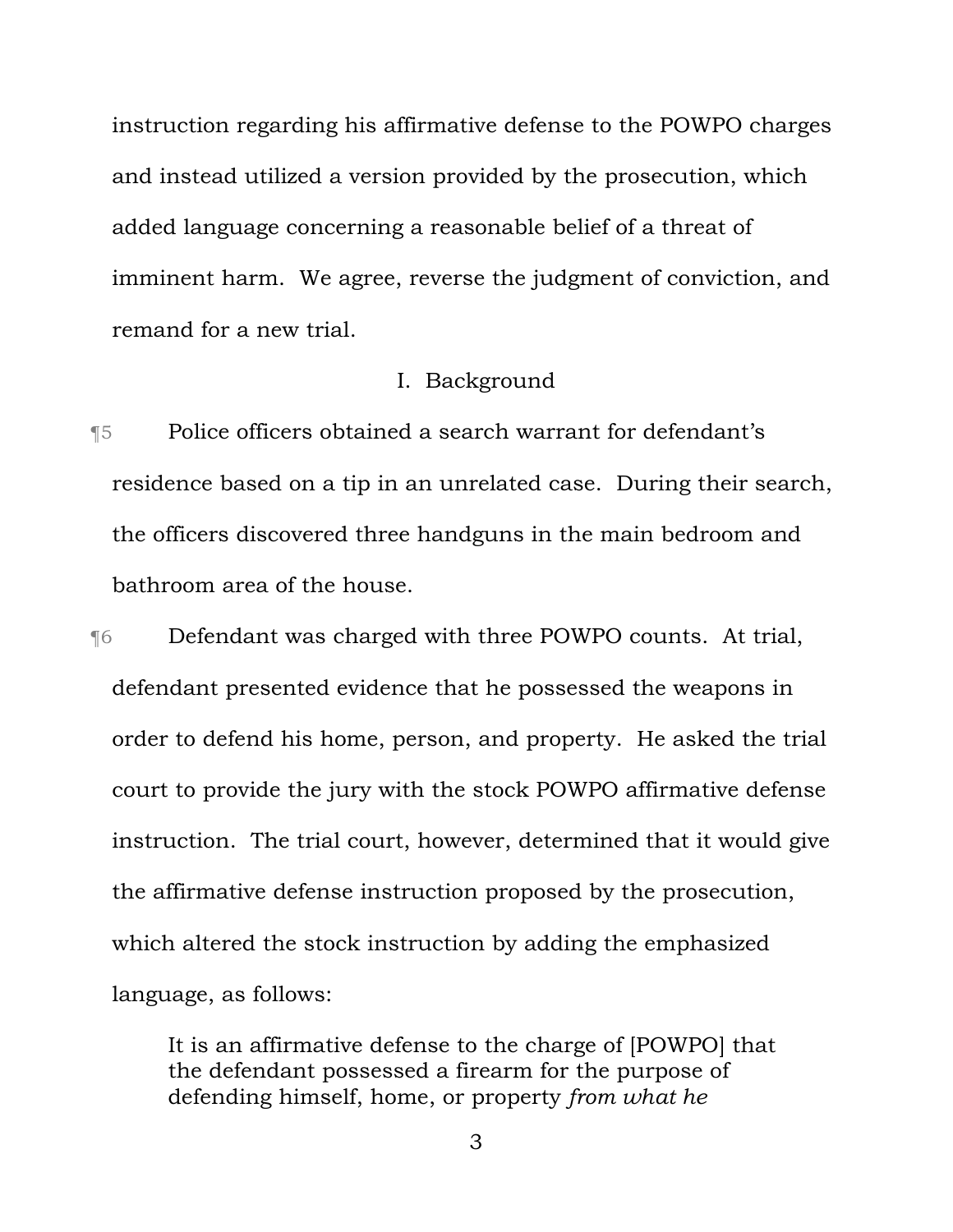*reasonably believed to be a threat of imminent harm*.

¶7 Defendant objected. The court, relying on language in *People v. Blue*, 190 Colo. 95, 544 P.2d 385 (1975), analogized this case involving the section 13 affirmative defense to cases involving the affirmative defense of choice of evils under section 18-1-702, C.R.S. 2011. *See id.* at 103, 544 P.2d at 391 (noting that the then current version of the POWPO statute should be read in pari materia with the choice of evils affirmative defense); *see also* COLJI-Crim. H:09 (2008) ("choice of evils" stock instruction; affirmative defense available where conduct is "necessary as an emergency measure to avoid an imminent public or private injury"). The trial court also noted that section 18-1-704, C.R.S. 2011, describing the affirmative defense of self-defense, contains an "imminent" threat requirement. ¶8 In closing arguments, the prosecution argued extensively regarding the lack of an imminent threat to defendant. The jury

then convicted defendant of two of the three POWPO charges.

## II. Analysis

¶9 The sole issue before us is whether the trial court erred when it added the phrase "from what he reasonably believed to be a threat of imminent harm" to the stock instruction. We conclude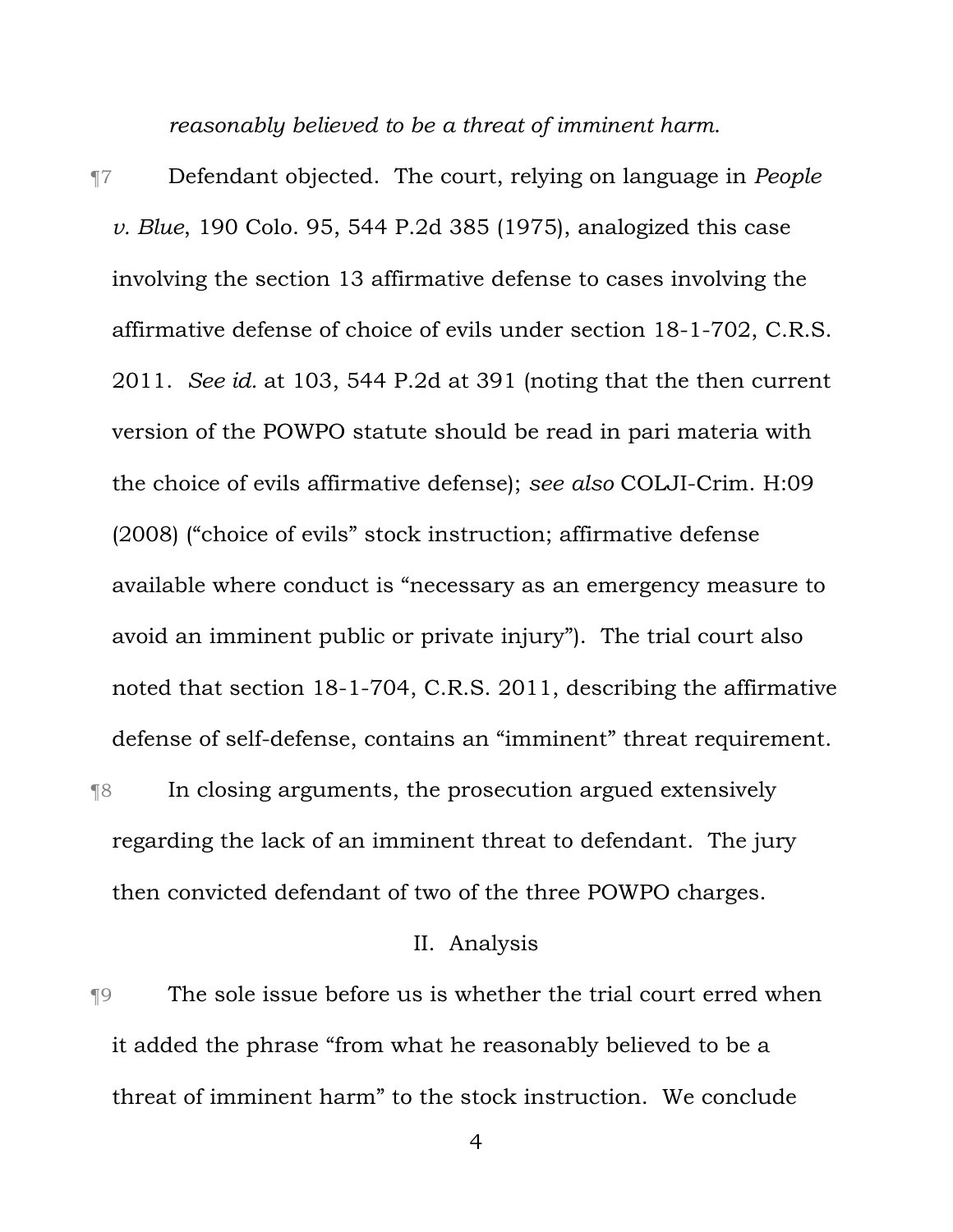that it so erred.

#### A. Law

¶10 The trial court has the duty to instruct the jury properly on all matters of law. *People v. Garcia*, 28 P.3d 340, 343 (Colo. 2001). When a defendant objects to an erroneous instruction, the harmless error standard applies, and reversal is required unless the error does not affect the substantial rights of the defendant. *Id*. at 344; *see also* Crim. P. 52(a). "An error is harmless only when a reviewing court can say with fair assurance that, in light of the entire record, the error did not substantially influence the verdict or impair the fairness of the trial." *Lybarger v. People*, 807 P.2d 570, 581 (Colo. 1991).

¶11 By virtue of section 13, a defendant presenting competent evidence that his or her purpose in possessing weapons was defense of home, person, and property raises an affirmative defense to a POWPO charge. *Ford*, 193 Colo. at 462, 568 P.2d at 28; *People v. DeWitt*, <u>\_\_\_</u> P.3d \_\_\_, \_\_\_, 2011 WL 4089974, \*4 (Colo. App. No. 10CA1271, Sept. 15, 2011). As long as the defendant presents some credible evidence, or a "scintilla" of evidence, in support of the affirmative defense, the jury decides whether the defendant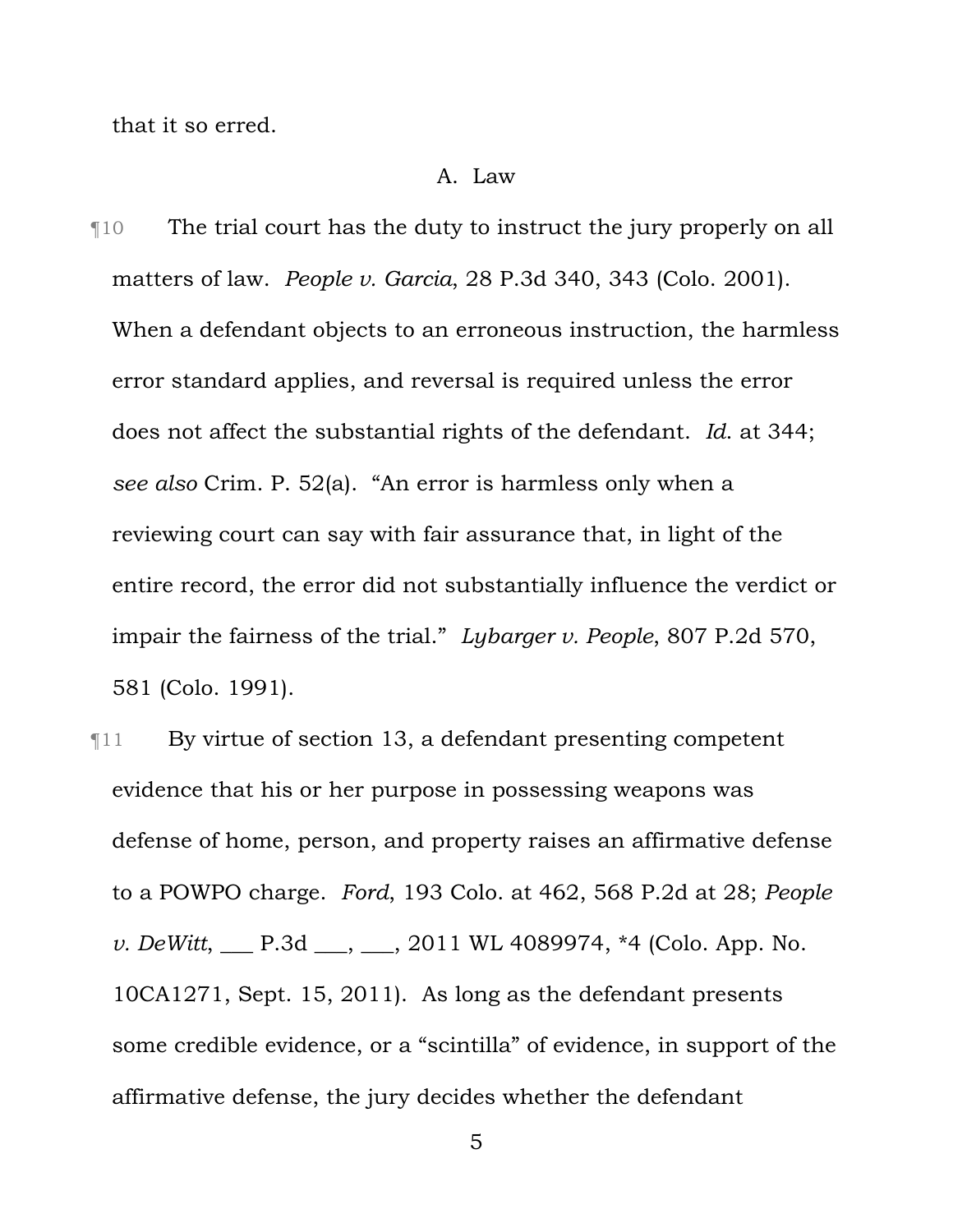possessed a weapon for a constitutionally protected purpose. *See* § 18-1-407(1), C.R.S. 2011 (to raise an affirmative defense, a defendant must present credible evidence of the defense); *Ford*, 193 Colo. at 462, 568 P.2d at 28; DeWitt, \_\_\_ P.3d at \_\_\_, 2011 WL 4089974, \*4. If the defendant presents such evidence, the prosecution then has the burden of disproving the affirmative defense beyond a reasonable doubt. *See* § 18-1-407(2), C.R.S. 2011; *People v. Pickering*, \_\_\_ P.3d \_\_\_, \_\_\_, 2011 WL 4014400, \*2 (Colo. No. 10SC446, Sept. 12, 2011).

### B. The Instruction

¶12 As noted above, the trial court modified the stock instruction and imported the "imminent threat" language from the statutory affirmative defenses of choice of evils and self-defense. *See* §§ 18-1- 702 (choice of evils), 18-1-704 (use of physical force in self-defense or defense of others). However, the affirmative defenses of choice of evils and self-defense do not apply to this case because they address use of force or other conduct. Although the POWPO statute prohibits possession, use, or carrying of a weapon by a previous offender, the sole basis for the POWPO charges here was defendant's conceded possession of the weapons found during the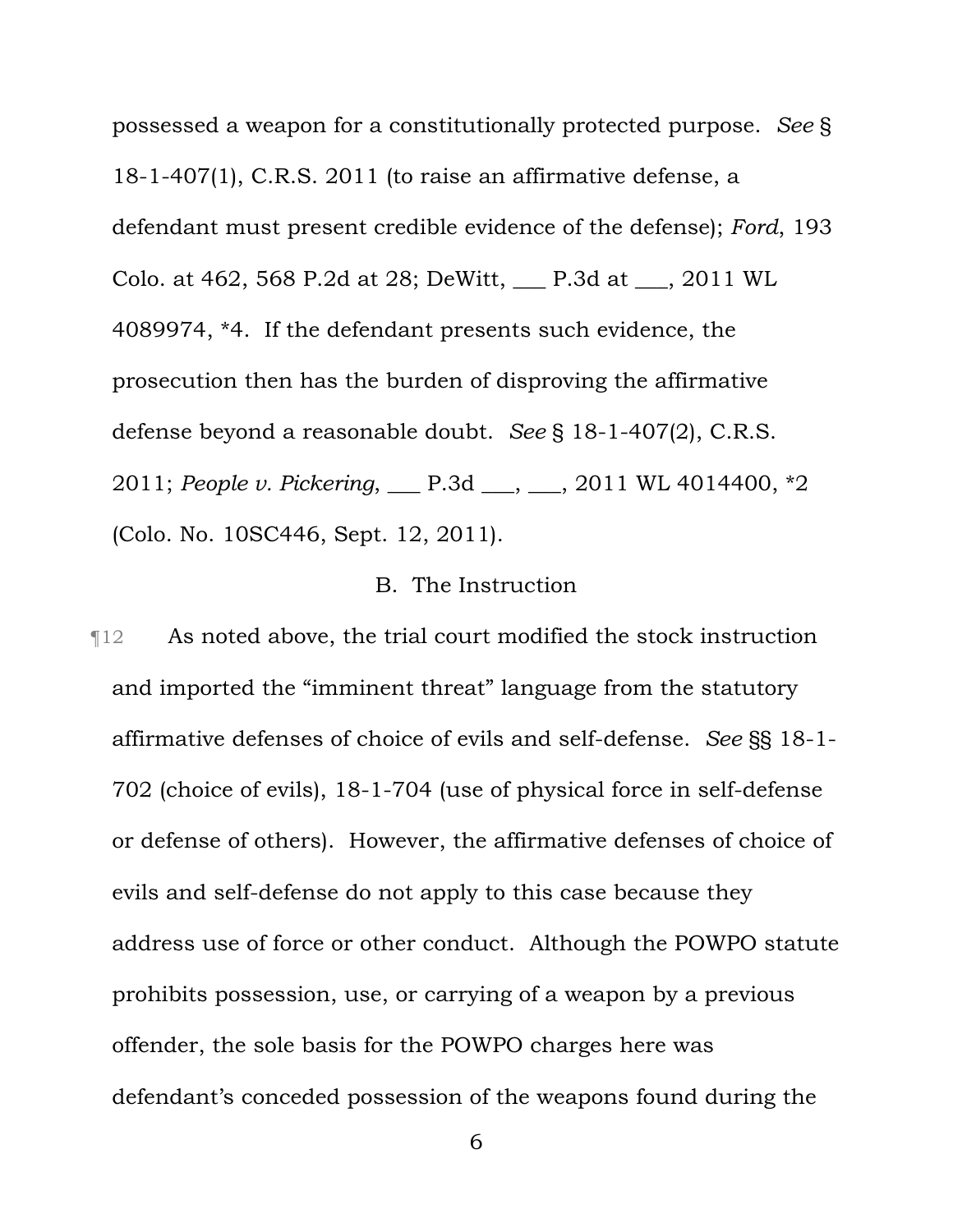search of his residence.

¶13 Defendant did not assert either of the statutory affirmative defenses. The affirmative defense he raised is based on Colorado's constitutional right to keep arms. "A [POWPO] defendant . . . who presents competent evidence showing that his purpose in possessing weapons was the defense of his home, person, and property *thereby raises an affirmative defense." Ford*, 193 Colo. at 462, 568 P.2d at 28 (emphasis added). The jury decides the defendant's purpose for possessing a weapon. *Id*.

- ¶14 Contrary to the People's arguments on appeal, we do not find, in either *Blue* or *Ford*, any requirement that the affirmative defense to POWPO be based on an imminent threat. If the supreme court intended such a requirement, it could have stated one.
- ¶15 The People argue that, without an "imminent threat" requirement, the POWPO statute would be unenforceable, in effect a "dead letter" allowing previous offenders to carry firearms. We are unconvinced for three reasons.
- ¶16 First, the verdict form asked only whether defendant possessed a weapon. There was no contention at trial that he used or carried the guns in his home.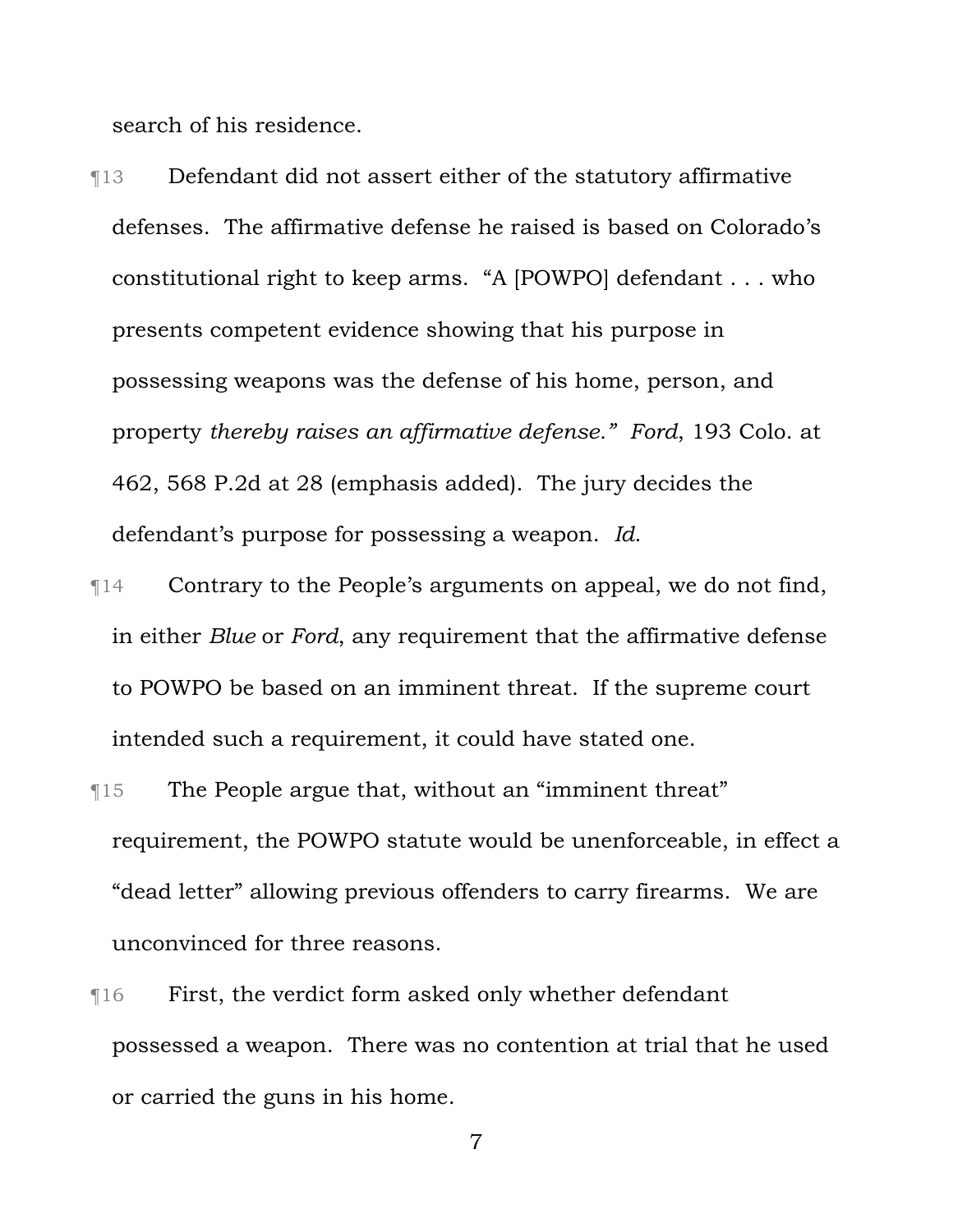¶17 Second, while a defendant need only present some credible evidence that his or her purpose in possessing weapons was for the defense of person, home, and property, the prosecution is not limited in the arguments it can make to disprove the affirmative defense. The arguments the prosecution made in this case could have been made under the stock jury instruction, as the jury ultimately chooses whether to believe a defendant's assertion of purpose. *Compare DeWitt*, \_\_\_ P.3d at \_\_\_, 2011 WL 4089974, \*6 (the defendant was entitled to the stock jury instruction where he presented some credible evidence of a constitutionally protected purpose for weapon possession), *with People v. Barger*, 732 P.2d 1225, 1226 (Colo. App. 1986) (the defendant was not entitled to affirmative defense instruction where he presented no evidence that public possession of weapon in a bar was based on any threat to his person, home, or property).

¶18 Third, the supreme court's decision in Ford has been on the books for over thirty-four years. Our supreme court is the final arbiter of our state constitution, and we are bound by its precedent. *See Curious Theatre Co. v. Colorado Dep't of Pub. Health & Env't*, 220 P.3d 544, 551 (Colo. 2009) (supreme court is final arbiter of the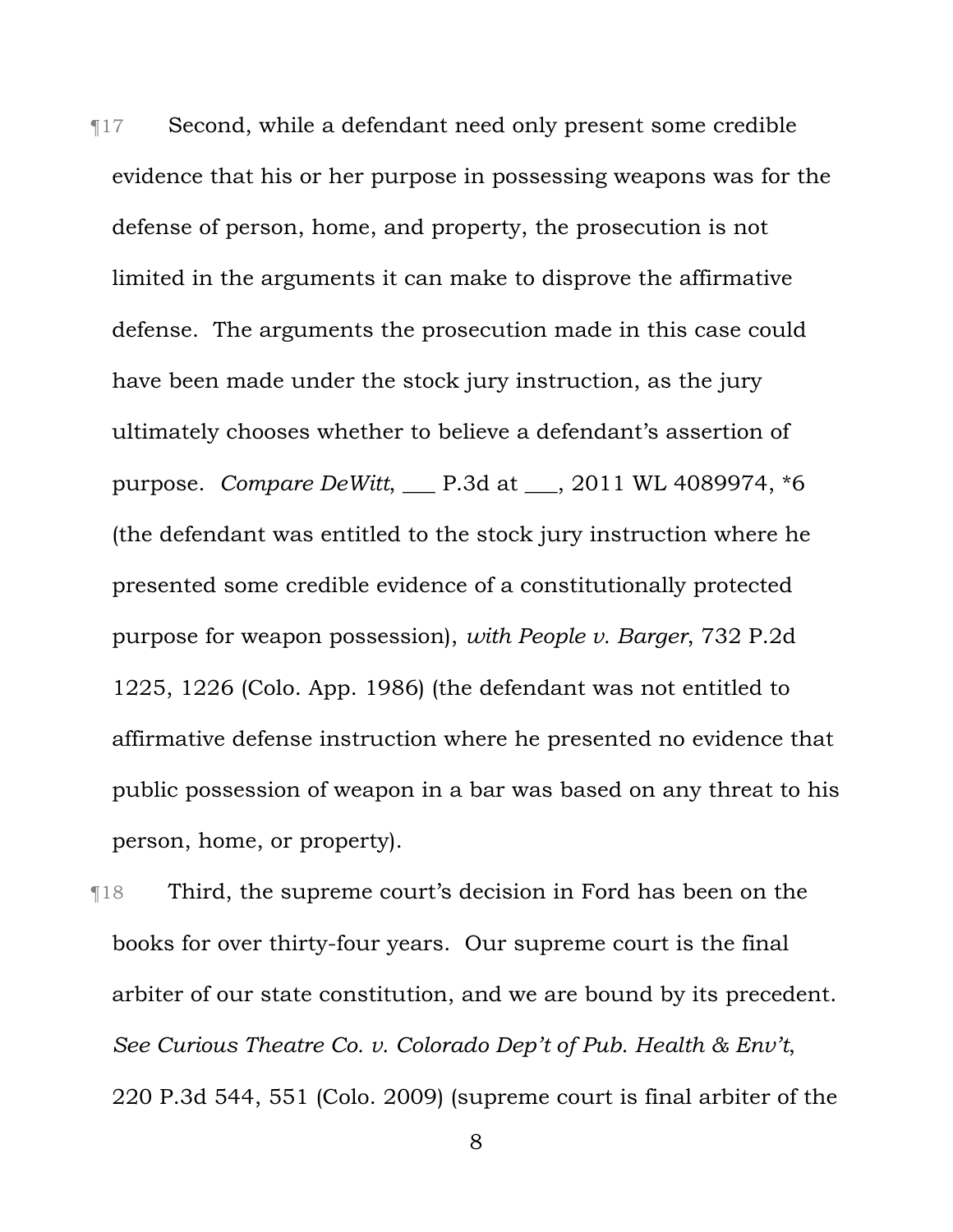meaning of the Colorado Constitution); *White v. Anderson*, 155 Colo. 291, 308, 394 P.2d 333, 341 (1964) (same). As an intermediate court of appeals, we must therefore adhere to *Ford's* description of section 13 as preserving the right of even previous offenders to keep arms where the defendant's "purpose in possessing weapons was the defense of his home, person, and property." *Ford*, 193 Colo. at 462, 568 P.2d at 28.1

¶19 Therefore, we conclude the trial court erred in modifying the stock instruction to include a "threat of imminent harm" requirement.

## C. Harmless Error

- ¶20 Upon review of the trial transcripts, we conclude that the modified affirmative defense instruction impacted defendant's substantial rights and, therefore, was not harmless error.
- **The prosecution cross-examined defendant to show that he** had not received any recent threats and that his claimed need to protect himself, his home, and his property was not reasonable. In

i<br>Li

<sup>&</sup>lt;sup>1</sup> We are not persuaded by the federal and out-of-state authorities cited by the People. Those cases pertain to statutory or common law affirmative defenses based on self-defense, justification, and duress, not to a defense based on a constitutional provision like Colorado's section 13.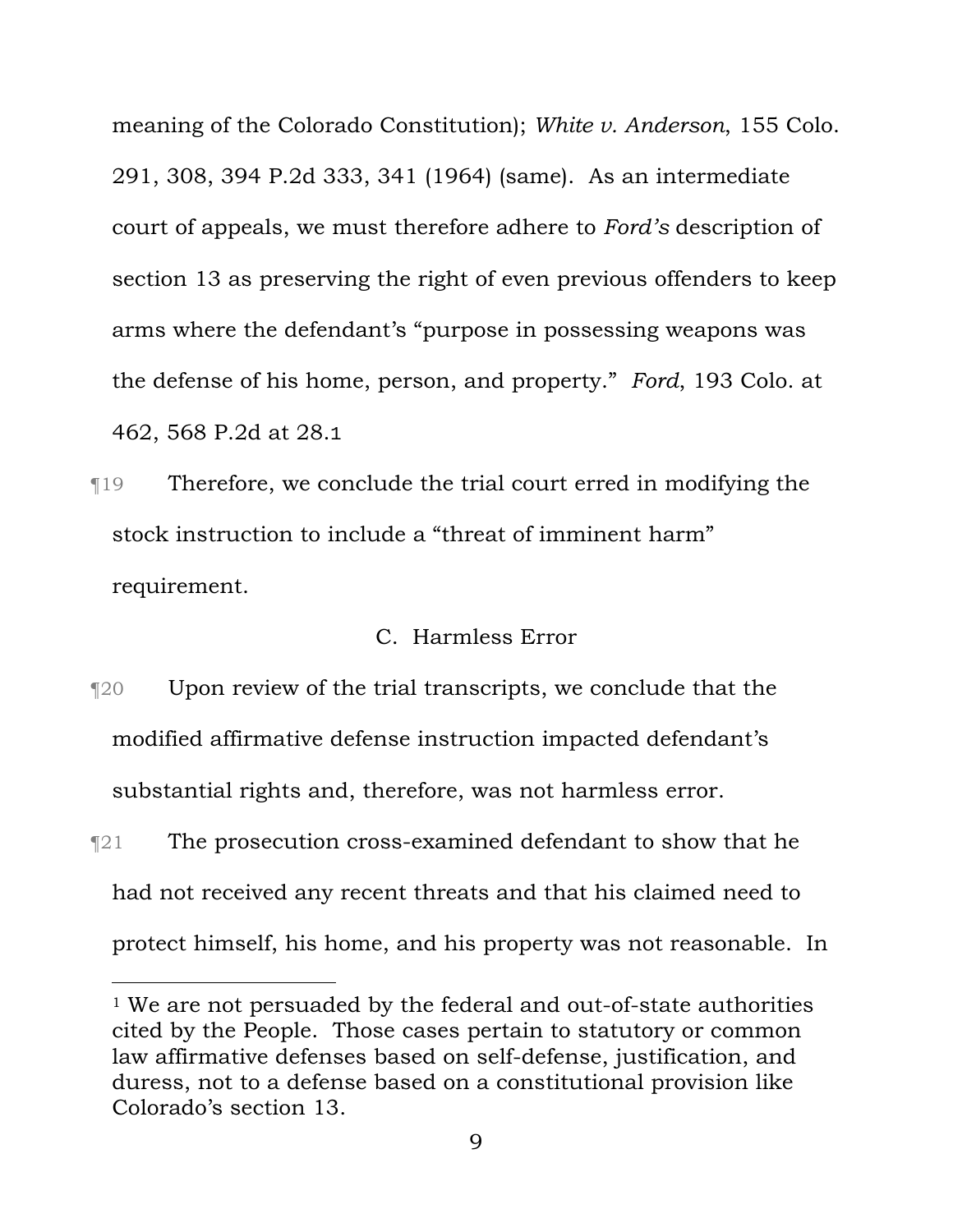both closing and rebuttal argument, the prosecution extensively argued that no immediate threat had been shown.

¶22 Because the modified jury instruction allowed the prosecution to defeat the affirmative defense by showing that defendant did not reasonably believe in a "threat of imminent harm," the burden of proof regarding defendant's purpose in possessing weapons was impermissibly lowered. This error was not harmless. *See People v. Garcia*, 113 P.3d 775, 784 (Colo. 2005) (where the prosecution's burden of disproving an affirmative defense is improperly lowered, the error cannot be deemed harmless).

## D. Second Amendment

¶23 In *District of Columbia v. Heller*, 554 U.S. 570, 630, 635 (2008), the United States Supreme Court held that the Second Amendment to the United States Constitution protects a personal right to keep and bear arms for self-defense and "defense of hearth and home." *See also McDonald v. City of Chicago*, \_\_\_ U.S. \_\_\_, \_\_, 130 S.Ct. 3020, 3044 (2010) (extending the Second Amendment's reach to the states). The Court concluded that "nothing in our opinion should be taken to cast doubt on the longstanding prohibitions of the possession of firearms by felons." *Heller*, 554 U.S. at 626.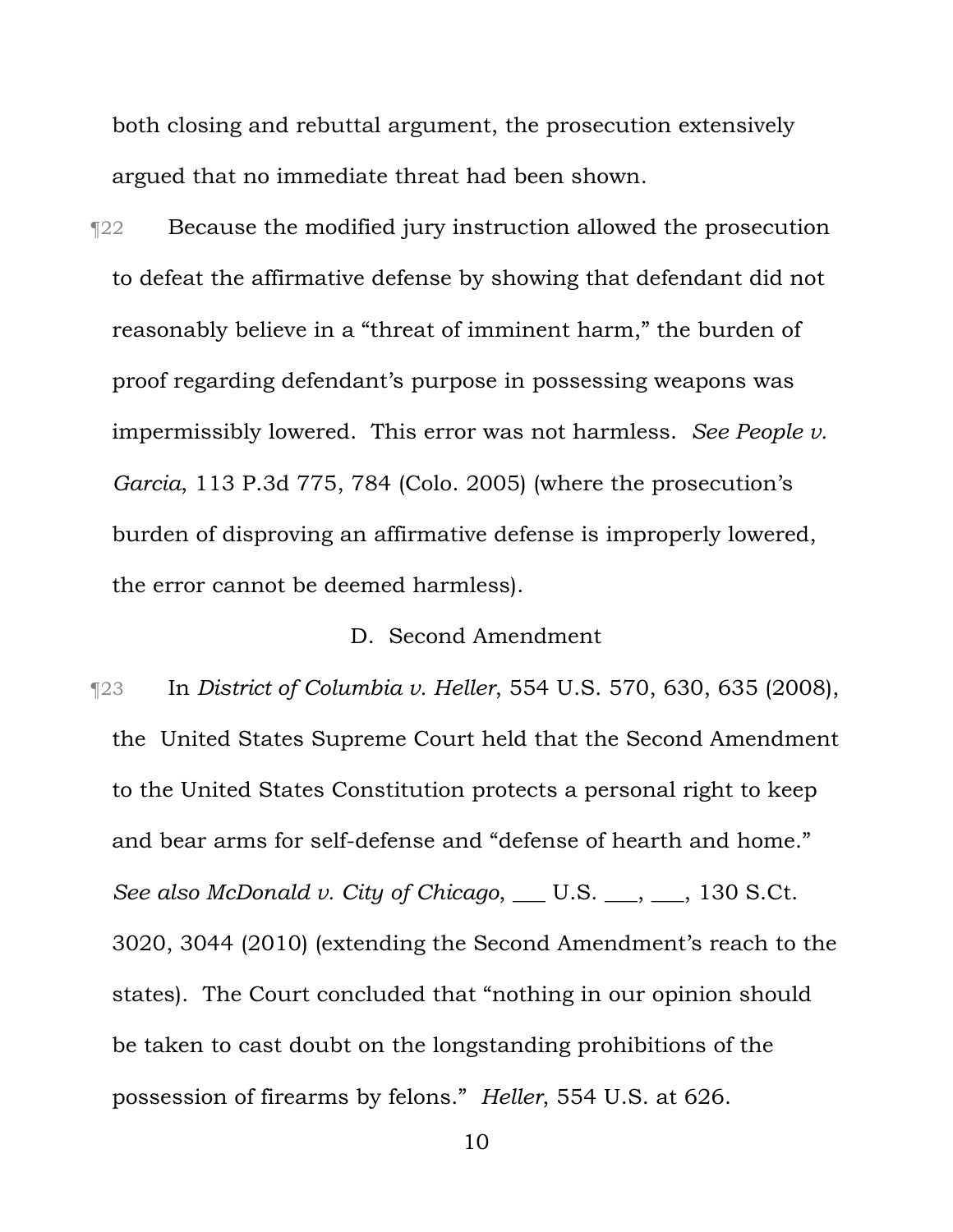Numerous federal courts have followed Heller in upholding the constitutionality of the federal counterpart to POWPO, 18 U.S.C. § 922(g)(1). *See, e.g., United States v. Torres-Rosario*, 658 F.3d 110, 113 n.1 (1st Cir. 2011) (collecting cases); *United States v. McCane*, 573 F.3d 1037, 1047 (10th Cir. 2009).2

¶24 Neither party has asserted the possible relevance of *Heller's* holdings and analysis to the present case, and we decline to speculate whether our supreme court would modify its holding in *Ford* in light of *Heller*.

# III. Conclusion

¶25 The judgment of conviction is reversed, and the case is remanded for a new trial consistent with this opinion.

JUDGE ROMÁN concurs.

i

JUDGE RICHMAN specially concurs.

<sup>2</sup> Judge Tymkovich stated in his concurring opinion in *McCane* that the language in *Heller* regarding the constitutionality of felon in possession statutes was dictum, but also observed that "Supreme Court dicta bind[] us 'almost as firmly as . . . the Court's outright holdings.'" 573 F.3d at 1047 (quoting *Surefoot LC v. Sure Foot Corp.*, 531 F.3d 1236, 1243 (10th Cir. 2008)). Other courts have concluded that the language was not dictum. *See, e.g., United States v. Barton*, 633 F.3d 168, 171 (3d Cir. 2011) (collecting cases).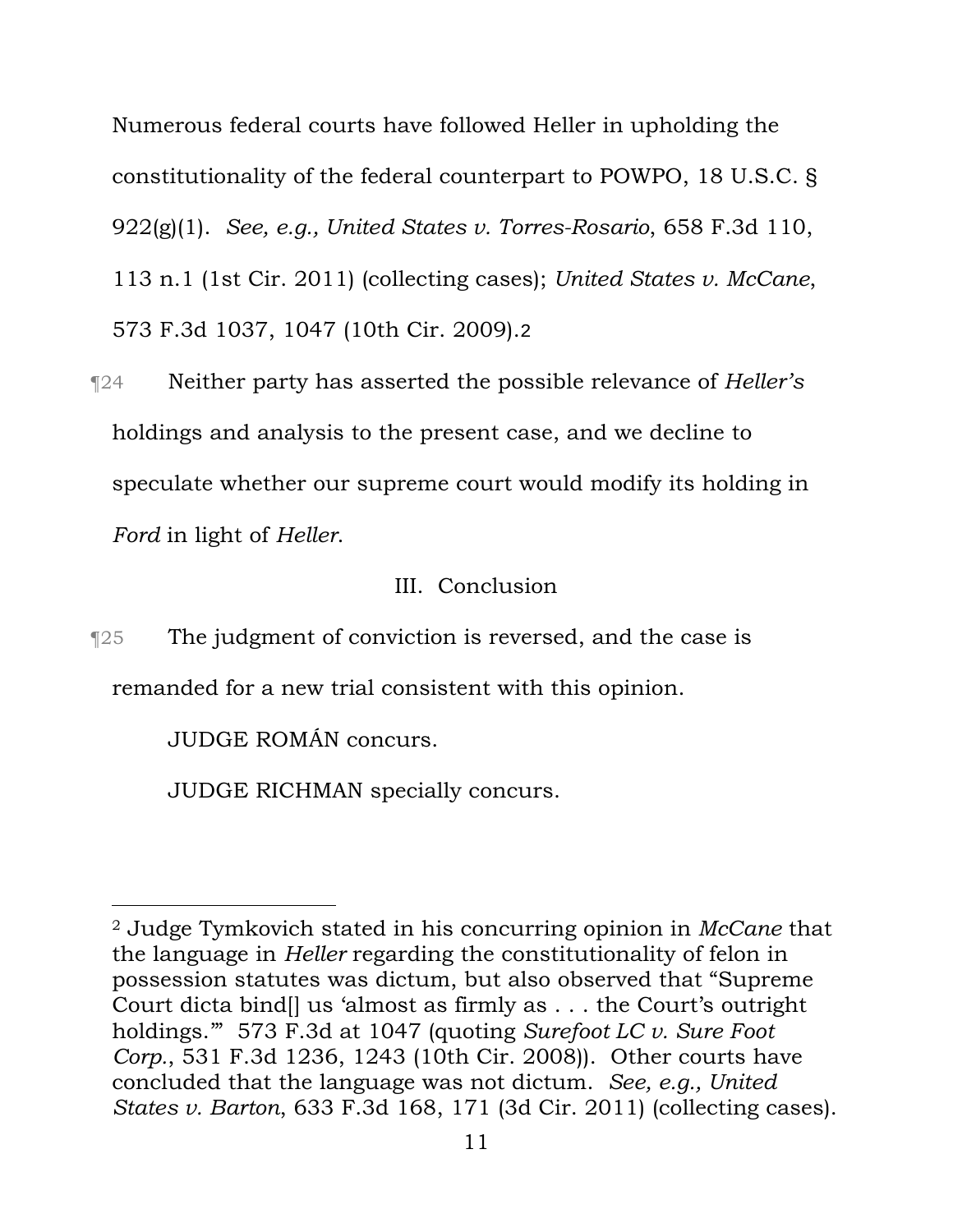JUDGE RICHMAN specially concurring.

- ¶26 I concur with the majority's determination that defendant is entitled to a new trial because the instruction given on his asserted constitutional affirmative defense varied from the stock instruction, which has apparently been used by our trial courts for many years, and because use of the modified instruction cannot be dismissed as harmless error under the circumstances presented here.
- ¶27 However, I write separately to acknowledge the People's argument that the stock instruction is problematic and omits an important element that should be part of the affirmative defense. In this regard, I conclude that at least one of the modifications made by the trial court in this case merits consideration by either the supreme court, in formulating a new stock instruction, or the General Assembly, in expressly specifying a statutory affirmative defense to the POWPO offense.

¶28 By modifying the stock instruction, the trial court, in my view, added two separate elements to the affirmative defense, although these were mixed in the language added by the court. The first requirement was that the defendant's purpose in having the weapons was to defend himself from what he "reasonably believed"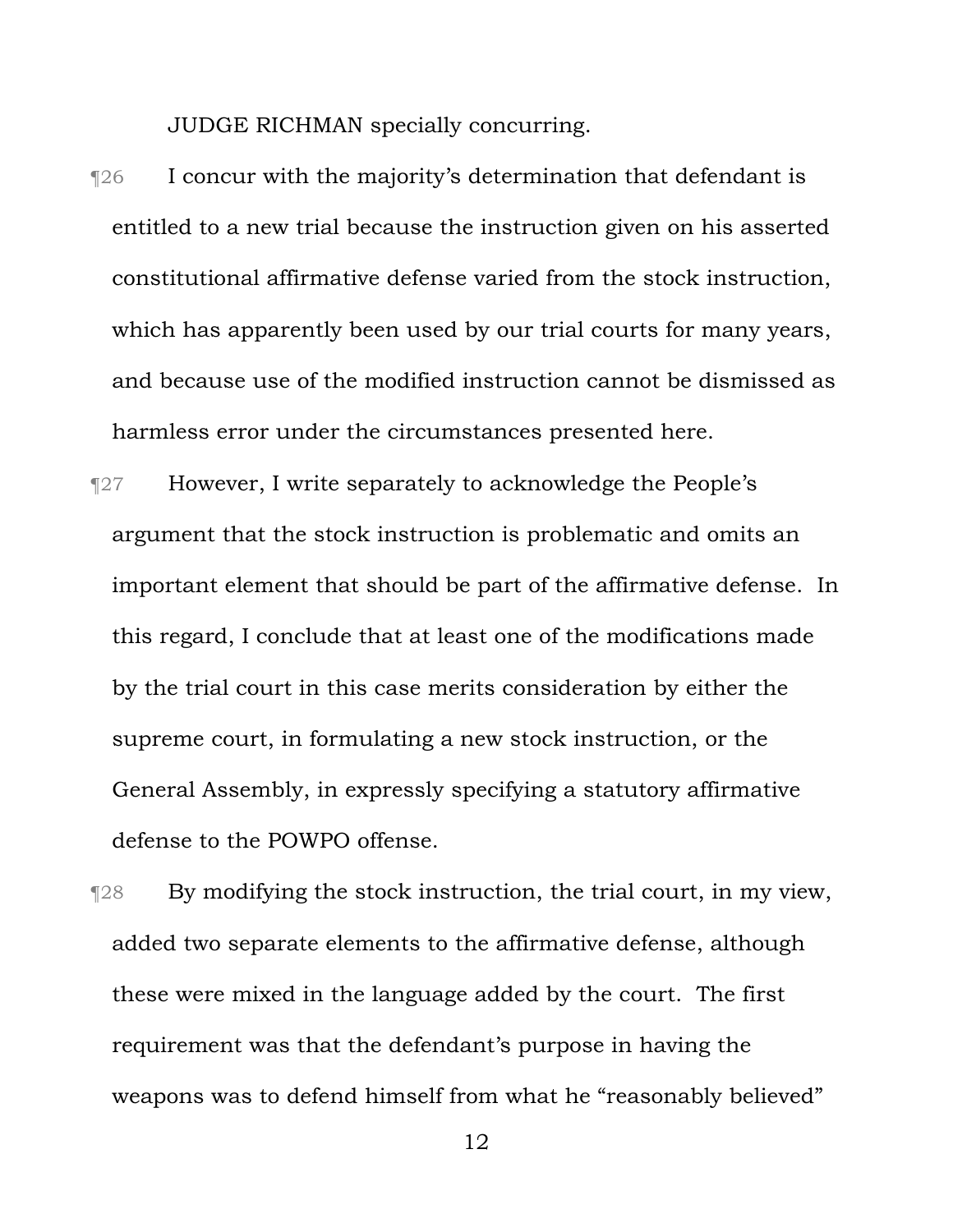to be a threat of harm. The second requirement was that the threat of harm be "imminent."

**The Solution Contract Contract Studies** The People's argument that "imminent harm" should be required to establish the affirmative defense, for several reasons. First, the affirmative defense in this case is based on the state constitutional right to "keep and bear arms in defense of . . . home, person and property." I do not perceive that the amendment addresses the use of a weapon only when a citizen is confronted with imminent harm, but rather it permits the "keeping" of arms in defense of home, person, and property. If possession were permitted only at a time of emergency created by imminent harm, the affirmative defense would not acknowledge the full scope of the limited right provided in the constitution.

¶30 Second, if the defense required a showing of imminent harm, the defense would overlap, and perhaps duplicate, much of the affirmative defense of self-defense. *See* § 18-1-704(1), C.R.S. 2011 (requiring proof that the defendant has a reasonable belief that he is subject to the "use or imminent use of unlawful physical force"). The affirmative defense at issue here is separate from self-defense.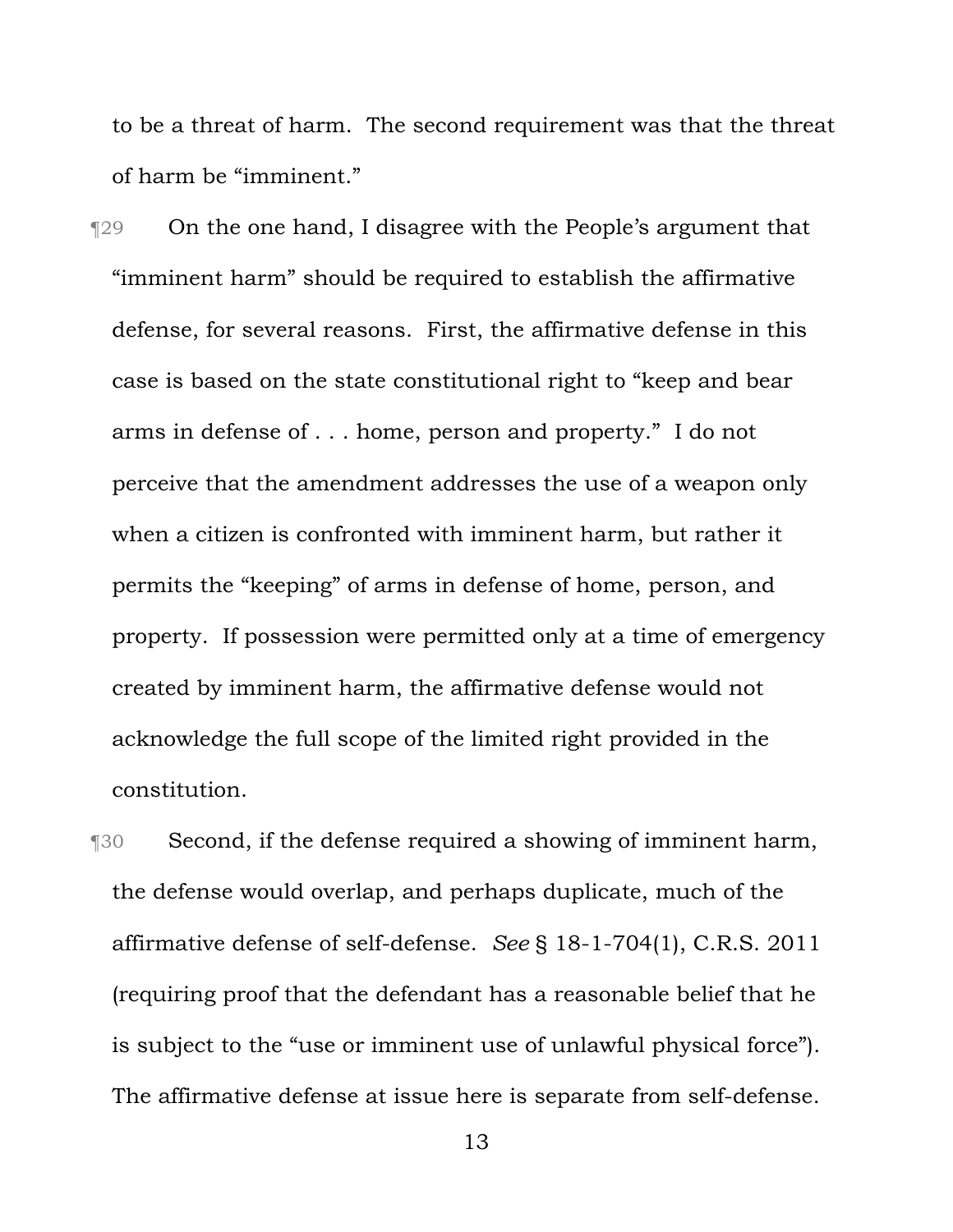¶31 Third, in a case such as this, the defense can be asserted even when the defendant has not engaged in any active conduct to use or employ the weapon alleged to be unlawfully possessed. Unlike selfdefense, where the defendant has by definition engaged in the use of "physical force," most often the use of a weapon, the POWPO defendant has not necessarily employed the weapon. Indeed, the facts of this case reflect no actual use of the weapon by defendant. ¶32 On the other hand, I agree with the People's argument that application of the affirmative defense in a POWPO case should include a showing that the defendant's possession of the weapon is based on "a reasonable belief of a threat of harm." The absence of a requirement of a "reasonable belief" in the stock instruction permits the affirmative defense to be asserted whenever a POWPO defendant claims that his "purpose" in possessing the weapon was for defense, no matter how unreasonable or unjustified that claim may be. It may well be that even under the current stock instruction, juries implicitly assess the "reasonableness" of the defendant's assertion that he possessed the weapon for the purpose of defense of the home, property, and person. But without the express inclusion of that element in the affirmative defense instruction, there is no way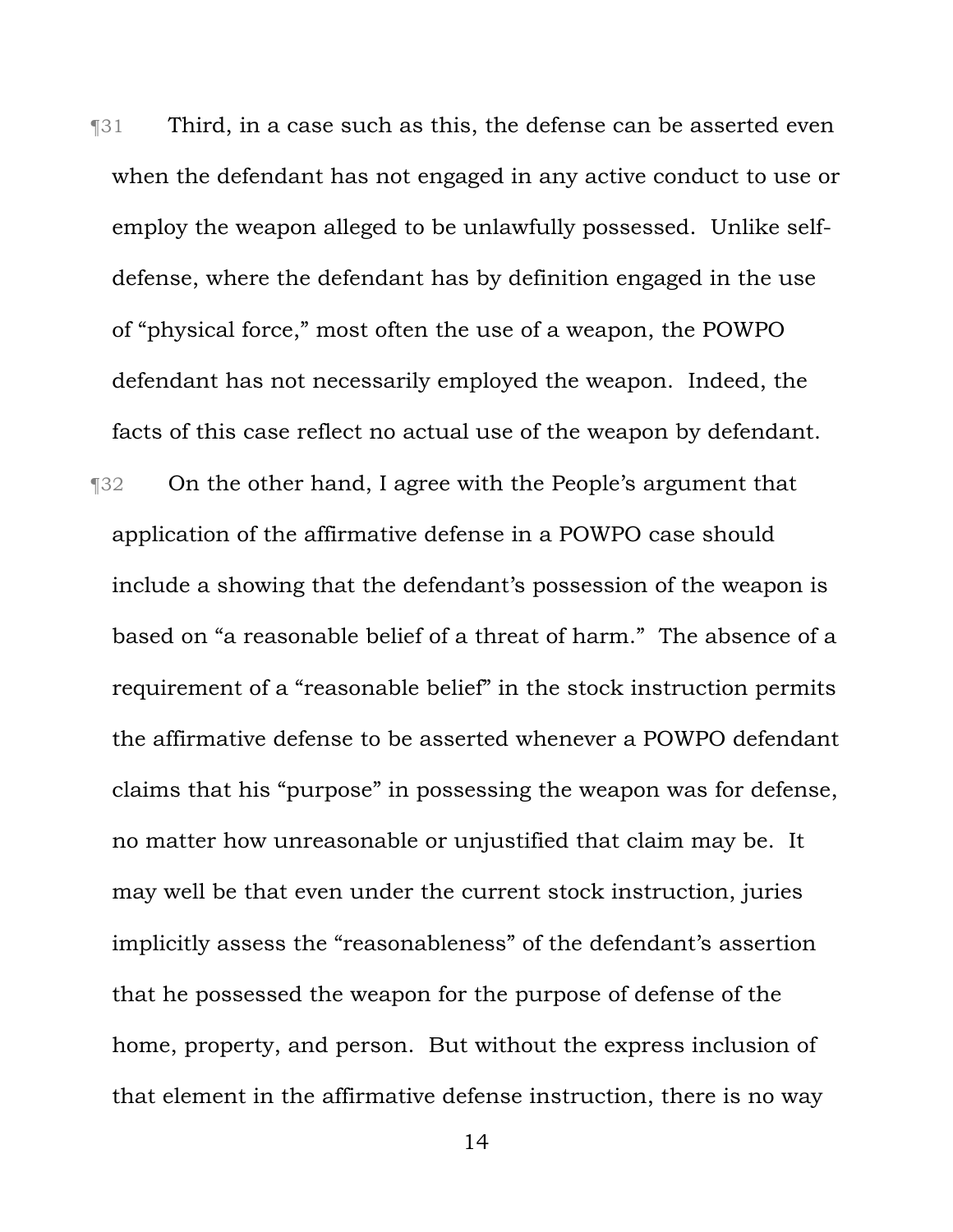to ensure that the defense is limited to cases where the asserted purpose of possessing the weapon is reasonable.

¶33 In support of creating a modified stock instruction on the affirmative defense in a POWPO case that incorporates the requirement of a reasonable belief from a threat of harm, I note that other parallel statutory affirmative defenses contain a requirement of reasonable conduct by the defendant. *See, e.g.*, § 18-1-703(1)(a)- (c), C.R.S. 2011 (use of physical force – special relationships: allowing use of physical force when it is "reasonably necessary and appropriate" or when one "reasonably believes" the use of force is necessary); § 18-1-704(1), C.R.S. 2011 (self defense: allowing use of physical force when one believes it is "reasonably necessary"); § 18- 1-704.5, C.R.S. 2011 (use of deadly force against intruder: allowing use of force when the occupant has a "reasonable belief" that intruder is committing or intends to commit a crime and might use physical force); § 18-1-705, C.R.S. 2011 (use of physical force in defense of premises: allowing use of physical force when "reasonably necessary" to prevent or terminate what one "reasonably believes" to be the commission or attempted commission of a crime).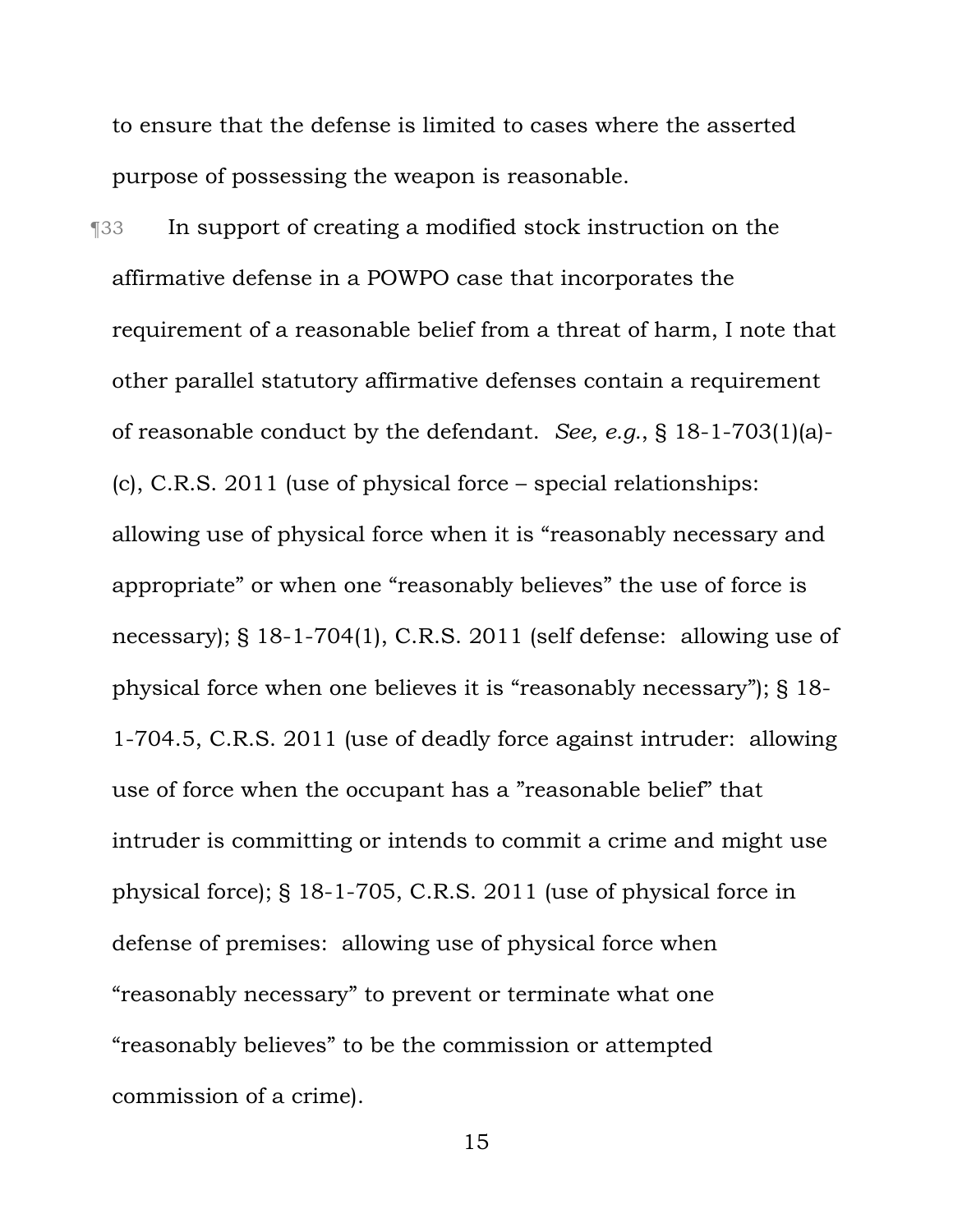¶34 In addition, although the "choice of evils" affirmative defense does not employ the term "reasonable" to measure the defendant's conduct, it requires that the situation faced by the defendant be of "sufficient gravity" according to "ordinary standards of intelligence and morality" and that the "desirability and urgency of avoiding the injury" facing the defendant clearly outweigh the desirability of avoiding the injury sought to be prevented by the statute that is violated. § 18-1-702(1), C.R.S. 2011.

¶35 I also note that including a requirement of a reasonable belief in a threat of harm in the affirmative defense in a POWPO case would not conflict with the constitutional right to keep and bear arms in defense of the home, person, and property embodied in section 13. In *People v. Blue*, 190 Colo. 95, 544 P.2d 385 (1975) the Supreme Court upheld the facial constitutionality of the POWPO statute. In *People v. Ford*, 193 Colo. 459, 462, 568 P.2d 26, 28 (1977), the supreme court emphasized that the state may validly use its police power to restrict or regulate the right to possess arms where the purpose of such possession is not a constitutionally protected one. And in *Robertson v. City & County of Denver*, 874 P.2d 325, 331 (Colo. 1994), the court held that section 13 does not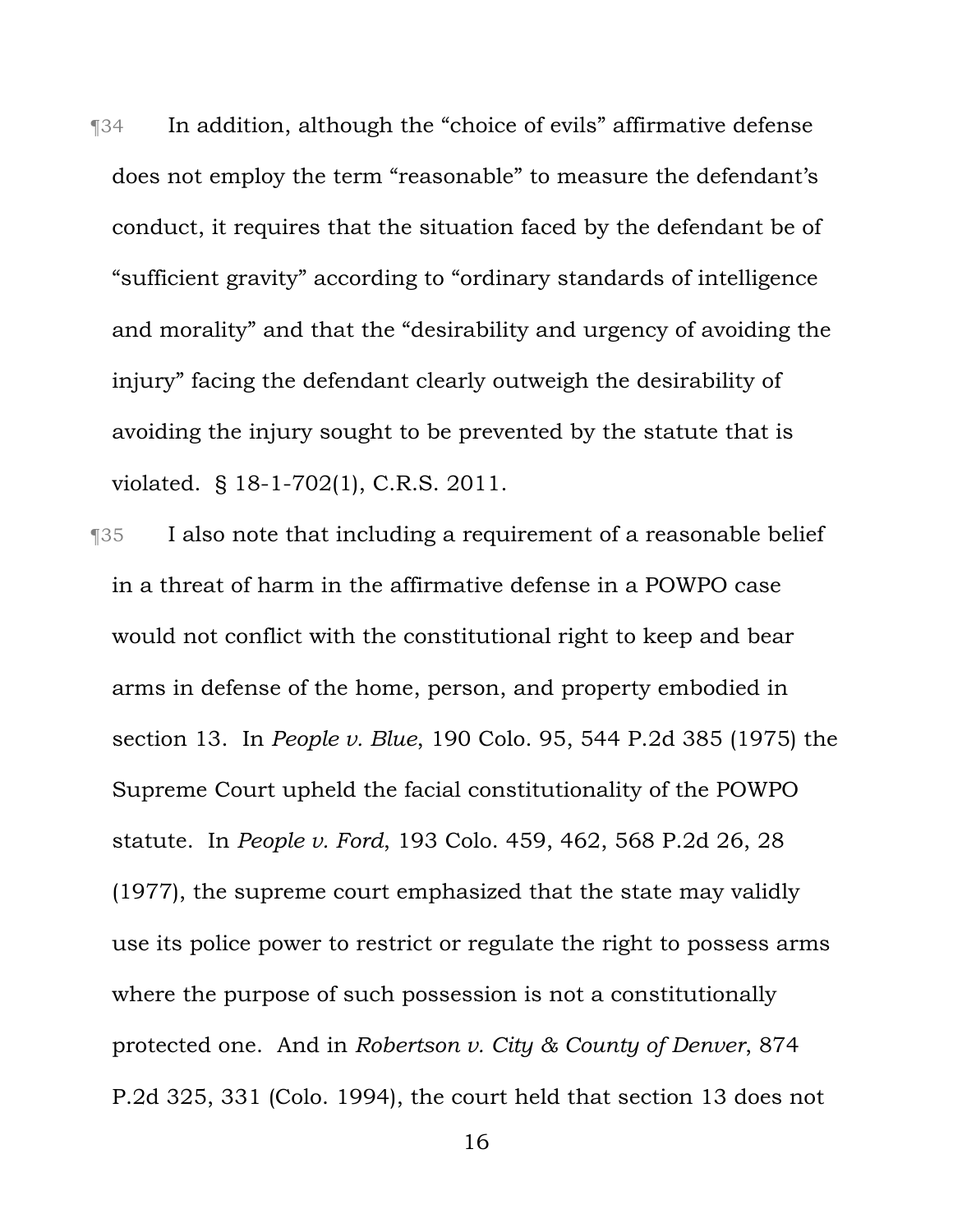confer a "fundamental right" to possess weapons, but rather that the question in each case is whether the law at issue constitutes a reasonable exercise of the state's police power.

- ¶36 If enforcement of the POWPO statute is a reasonable exercise of the state's police power to restrict the right of a citizen to keep and bear arms for one's defense, it seems only logical that a POWPO defendant asserting the right should be required to show that his or her possession of the arms is based on a reasonable belief that such a defense is necessary. Therefore, I would uphold a modified stock instruction in a POWPO case which includes a requirement that the defendant possessed the weapon for the purpose of defending himself, his home, and his property from what he "reasonably believed to be a threat of harm."
- ¶37 As the majority states, the affirmative defense in a POWPO case is not a creature of statute, but rather emanates from section 13 and the ruling in *Ford*, 193 Colo. at 462, 568 P.2d at 28 ("A defendant charged under section 18-12-108 who presents competent evidence showing that his purpose in possessing weapons was the defense of his home, person, and property thereby raises an affirmative defense."). Accordingly, I conclude that the